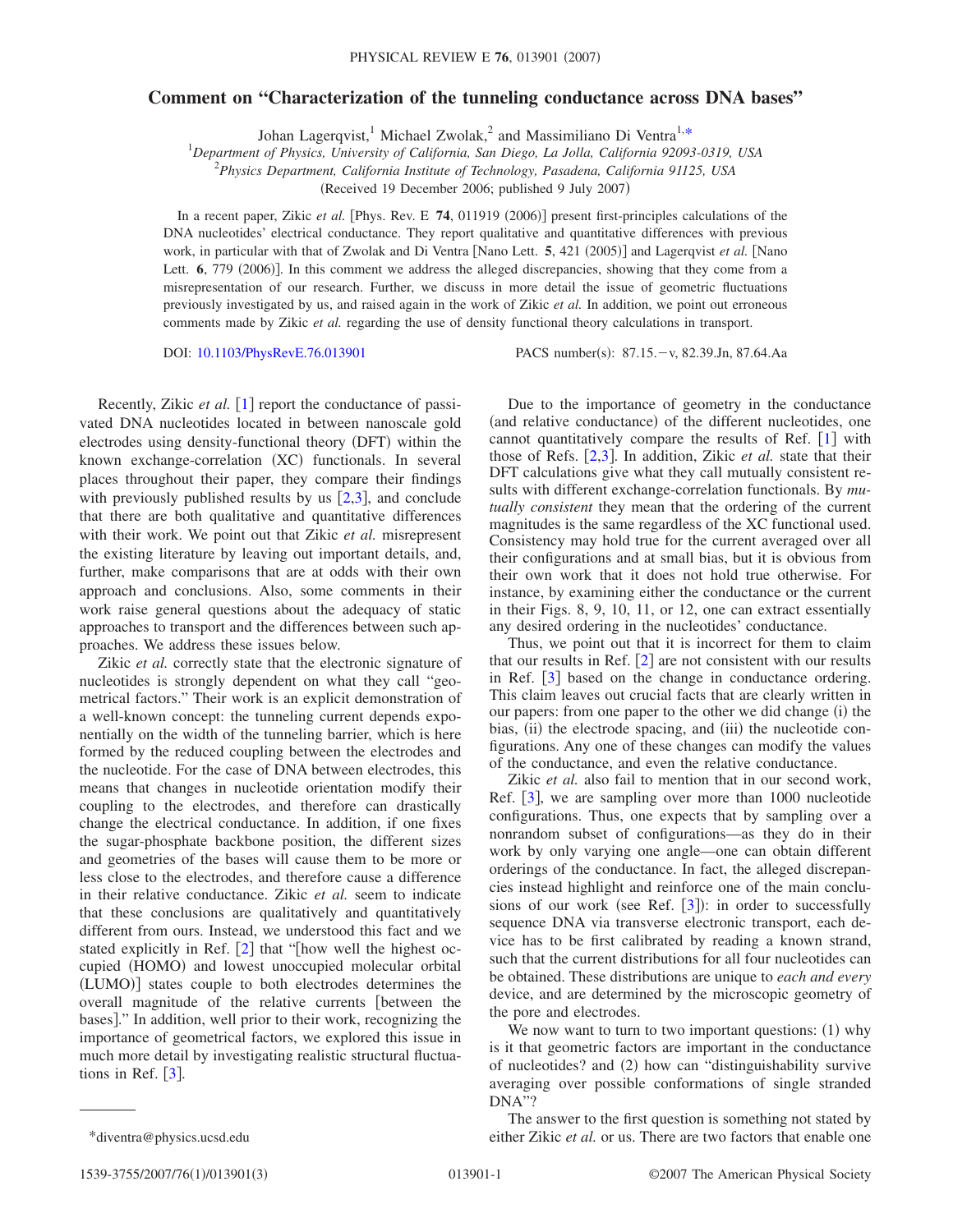<span id="page-1-0"></span>

FIG. 1. (Color online) Probability distributions of currents, for unstabilized  $poly(dX)_{15}$  as the strand propagates through a pore with embedded electrodes. *X* is adenine, thymine, cytosine, and guanine for the solid black, dotted blue, dash-dotted red, and dashed green curves, respectively. The thin lines show the actual current intervals used for the count, while the thick lines are an interpolation.

to focus mainly on the geometry of the nucleotide-electrode configuration: (1) the HOMO and LUMO energies of the different bases are close in energy compared to their distance from the gold Fermi level; (2) for all four bases, the HOMO and LUMO states are delocalized around the base, and thus one can substitute the atomic structure of the bases as an approximate representation of the spatial extension of the molecular states. Contrary to the conclusions of Zikic *et al.*, one cannot say from their results that the HOMO and LUMO states are less important than geometry, only that, when comparing molecules of similar factors (1) and (2), the geometry would be the dominant factor. Further, this leads to a very important conclusion: in the case of sensors to detect the DNA bases using electrical currents, the nucleotide configurations have to be at least partially controlled. In terms of a nanopore-based device, one way to do this is to use a transverse electric field induced by the transverse electrodes or by an external capacitor across the whole device  $\left[3\right]$  $\left[3\right]$  $\left[3\right]$ . Of course, there will be other important factors to consider besides geometric fluctuations of the nucleotides themselves, including the effects of ions.

The answer to the question of how the distinguishability survives by averaging over possible conformations of ss-DNA can be found by examining, in the context of a nanopore-based device, the geometric configurations of DNA as it translocates through a pore in the absence of any control. This is the basis of our work in Ref.  $\lceil 3 \rceil$  $\lceil 3 \rceil$  $\lceil 3 \rceil$ . The geometrical fluctuations cause the different nucleotides to have large fluctuations in the value of their current, as shown in Fig. [1.](#page-1-0) With no stabilizing transverse field added, the current distributions for a given set of initial conditions of the different nucleotides (calculated as reported in Ref.  $\lceil 3 \rceil$  $\lceil 3 \rceil$  $\lceil 3 \rceil$ , for an electrode bias of 0.1 V and an electrode spacing of 15 Å)

span several orders of magnitude, and have significant overlap, as shown in the figure. These large fluctuations will cause the bases to be essentially indistinguishable. However, in the presence of a transverse field that is much larger than the driving field, the nucleotides can be stabilized, and thus distinguished by a relatively modest ensemble measurement  $|3|$  $|3|$  $|3|$ .

We conclude by discussing the differences in using a tight-binding (TB) approach compared to DFT calculations for the problem at hand. Similarly to the DFT approach within any available XC functional, a TB approach has its own limitations. Nonetheless, in the present context it has a clear advantage. In particular, it satisfies two conditions required by any method to investigate the relative conductance of the nucleotides. First, since the coupling (i.e., geometry) is the large determining factor in the relative conductance, one needs to adequately reproduce the spatial distribution of the molecular wave functions. Second, the energies of the molecular states need to be calculated fairly accurately. For our chosen TB parameters, both of these quantities compare well with results of DFT calculations for isolated nucleotides. This, together with the reduced computational complexity of TB, allows us to look at many different geometric configurations to more realistically capture structural fluctuations that would be present in an experiment.

In addition, there is no reason to believe that DFT, within the XC functionals used by Zikic *et al.*, can represent more accurately the nucleotide-electrode coupling compared to TB in this particular geometry, where the nucleotides are not covalently bonded to either electrodes  $[4]$  $[4]$  $[4]$ . Indeed, the exchange-correlation functionals employed in Zikic *et al.*'s work do not include the long-range van der Waals interactions that are present in this weak-coupling case. The fact that the two different XC functionals employed by Zikic *et al.* show order of magnitude differences in the conductance may be a result of this problem.

Finally, Zikic *et al.* state that "As far as the selfconsistency of the electron transport is considered, this leads to a procedure that is asymptotically exact in limit of zero electric bias." This is a misconception about static approaches to transport, and would not be correct even if one had the exact *static* XC functional. Two of the present authors (M.Z. and M.D.) have shown  $[5]$  $[5]$  $[5]$  that, even in the limit of zero bias, with the inclusion of self-consistency, the current obtained using static DFT does not include dynamical many-body effects, which can only be captured by using time-dependent approaches such as time-dependent DFT  $[6]$  $[6]$  $[6]$ . In Ref.  $\lceil 5 \rceil$  $\lceil 5 \rceil$  $\lceil 5 \rceil$  we have evaluated these dynamical corrections specifically for the local density approximation functional; however, the statement is true regardless of the static XC functional chosen: no static XC functional (even the exact one) can fully capture the true nonequilibrium nature of transport problems. Incidentally, these dynamical many-body effects are also absent in the TB static approach to transport that we have employed.